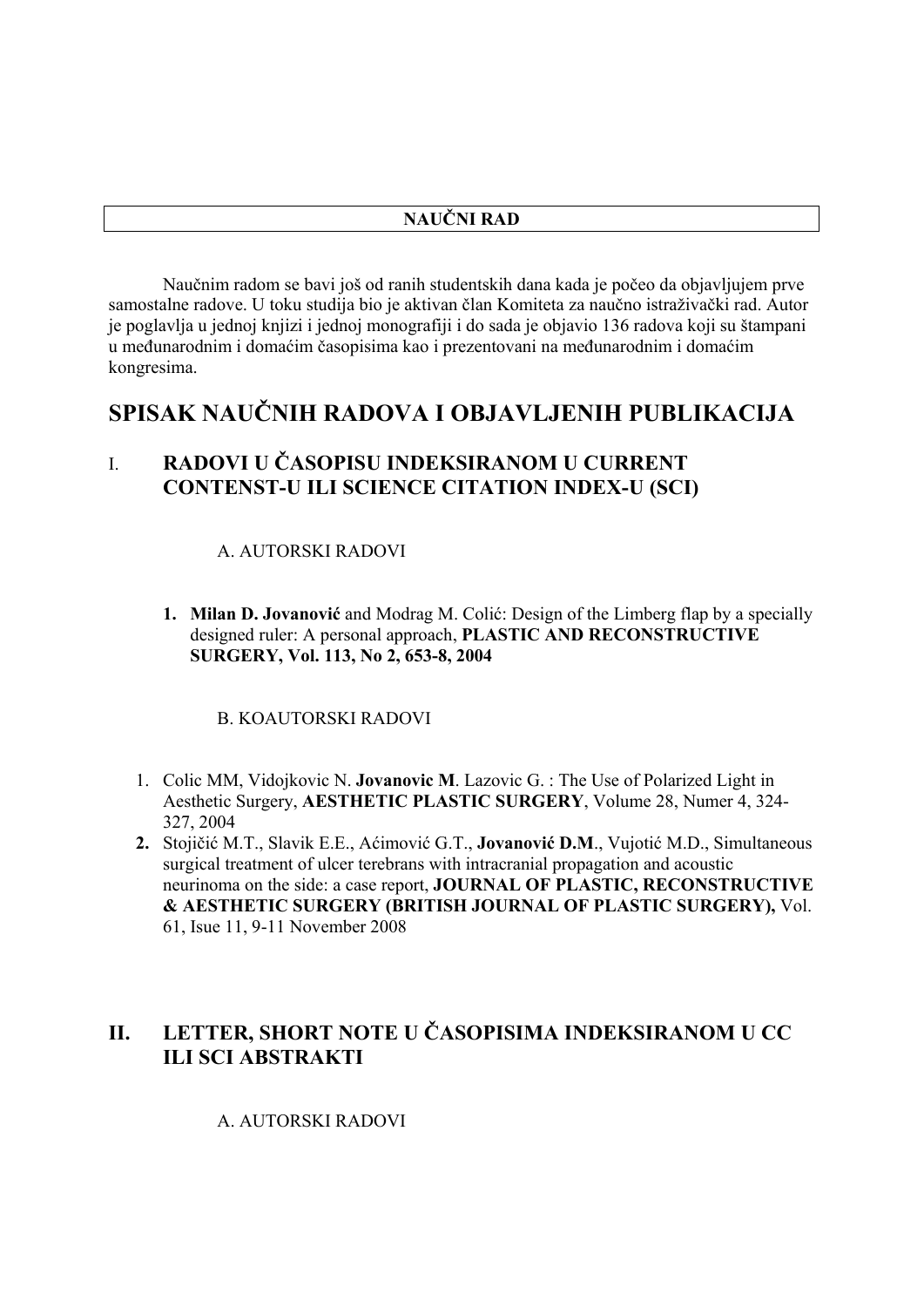#### 1. **M. Jovanović, M. Colić:** An ordinary ruler and the Limberg flap**, PLASTIC AND RECONSTRUCTIVE SURGERY,** Vol. 115, No 5, april 15, 1429-1431, 2005

B. KOAUTORSKI RADOVI

# **III. RADOVI U ČASOPISU INDEKSIRANOM U MEDLINE-u**

#### A. AUTORSKI RADOVI

- 1. **Milan Jovanović,** M. Karapandžić.: Angiografska analiza vaskularne peteljke režnja tensor-a fasciae latae, ACTA CHIRURGICA IUGOSLAVICA, Vol. XLIII, Sv. 2. 1995 i Sv. 1 1996, 131-135.
- 2. **Milan D. Jovanović**, Radmilo P. Rončević, Miodrag M. Colić, Milan T. Stojičić, Lukas G. Rasulić : Lečenje paralize facijalnog živca statičko suspenzionim metodama, ACTA CHIRURGICA IUGOSLAVICA, Vol. L, Sveska 1, 2003, 69-72
- 3. **Jovanović M**, Brašanac D., Rasulić L., Colić M., Stojičić M., Mališ M.: Širina ekscizije kod hirurškog lečenja bazocelularnih carcinoma, Acta Chirurgica Iugoslavica, 2006, Vol. LIII, Sveska 3, 53-57
- 4. **Jovanović M.,** Colić M., Rasulić L., Stojičić M., Mališ M.: Rekonstrukcija ale nosa preklopljenim nazolabijalnim režnjem, Acta Chirurgica Iugoslavica, Rad prihvaćen za objavljivanje u narednom broju časopisa Acta chirurgica Iugoslavica, 2007, Vol. LIV, Svestka 2, 29-32.

#### B. KOAUTORSKI RADOVI

- 1. Colić M., Ristić LJ**., Jovanović M**.: Emergency treatment and early fluid resuscitation following electrical injuries, Acta Chirurgiae Plasticae - international journal of plastic surgery, maxillofacial surgery, hand surgery and burns, Vol. 38, 4, 137-141, 1996,
- 2. M. Stojičić, S. Birovljev, **M. Jovanović**, M. Colić: Terapija defekata mekih tkiva i sternuma kao postoperativnih komplikacija operacija na srcu, ACTA CHIRURGICA IUGOSLAVICA, Vol. L, Sveska 4, 2004, 147-150
- 3. L. Rasulić, M. Samardžić, V. Baščarević, **M. Jovanović**, M. Mališ, V. Nikolić, Z. Blagojević, L. Stijak: Savremeni trendovi u hirurškom lečenju povreda n. Radialisa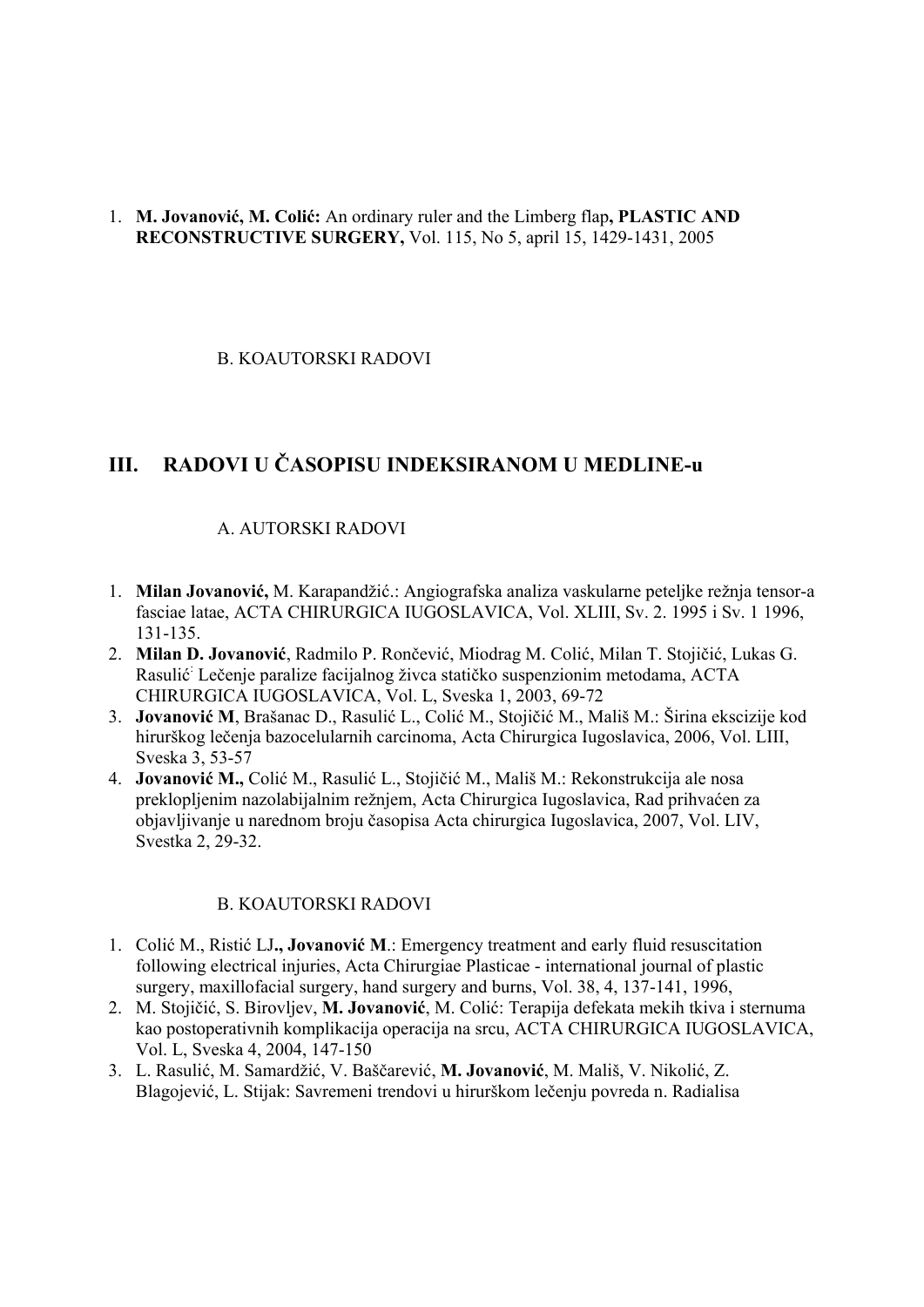udruženih sa povredama nadlaktice, ACTA CHIRURGICA IUGOSLAVICA, Vol. LVII, Sveska 1, 2010, 77-80.

4. M. Samardžić, L. Rasulić, B. Baljozović, B. Milaković, **M. Jovanović,** M. Mališ: Sindrom karpalnog kanala hirurško-aneteziološki problem, ACTA CHIRURGICA IUGOSLAVICA, Vol. LVII, Sveska 1, 2010, 115-121.

# **IV. CELI RADOVI KOJI NISU INDEKSIRANI U GORE NAVEDENIM BAZAMA PODATAKA**

#### *RADOVI OBJAVLJENI U STRANIM ČASOPISIMA*

#### A. AUTORSKI RADOVI

- **1. Jovanović M.,** Stefanović P., Colić M., Jovanović-Savić S., Mrvaljević M. : Presentation d' un cas de reconstruction primaire du defaut du a une brulure de contact dans la region du cou, ANNALS OF BURNS AND FIRE DISASTERS - Mediterranean Burns Council, Vol. XV, Number 2, 93-96, 2002.
- **2. M. Jovanović,** M. Colić, P. Stefanović, R. Rončević, L. Rasulić, M. Karapandžić.: Anatomic analysis of the vascular network and vascular pedicle of the tensor fascia lata flap (angiographic and cadaveric study), **EUROPEAN JOURNAL OF PLASTIC SURGERY,** Volume 27, Number 2, 61-7, 2004 (Časopis je do 2004 godine bio citiran u CURRENT CONTENST-U)

#### B. KOAUTORSKI RADOVI

- 1. Colić M., **Jovanović M**., Beoković M.: Traitement urgent et intermediare des lesions provoquees par le courant electrique de haut voltage, ANNALS OF BURNS AND FIRE DISASTERS - Mediterranean Burns Clab, Vol. XII, Number 2, 92-98, 1999.
- 2. Lazović G., Colić M., Grubor M., **Jovanović M**.: The application of collagen sheet in open wound healing, Annals of Burns and Fire Disasters, Vol. XVIII, N 3, September 2005.
- 3. R. Rončević, V. Aleksić, M. Stojčić, **M. Jovanović**, D. Rončević: Invasive, aggressive basal cell carcinoma: carcinoma basocellulare terebrans – ulcus terebrans, **EUROPEAN JOURNAL OF PLASTIC SURGERY**, Volume 28, Number 6, 379-384, January 2006. (Časopis je do 2004 godine bio citiran u CURRENT CONTENST-U)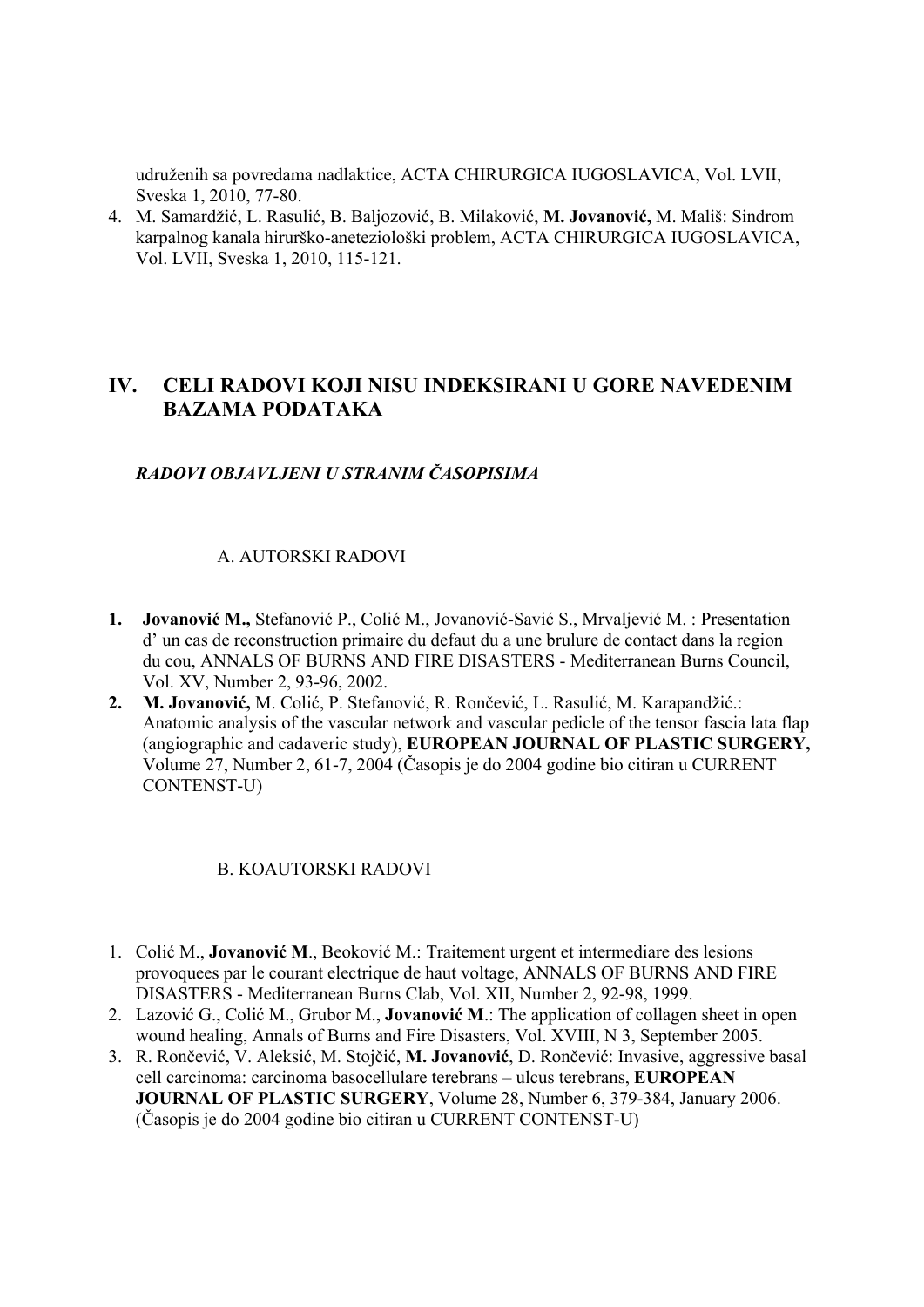# *RADOVI OBJAVLJENI U DOMĆIM ČASOPISIMA*

# A. AUTORSKI RADOVI

- 1. **Milan Jovanović.:** Pravac pružanja arterije circumflexae femoris lateralis u odnosu na prostornu orjentaciju između velikog i malog trohantera, Medicinska istraživanja, Vol. 29, Sv.1, 5-8, 1996
- 2. **Milan Jovanović,** Zoran Tačević, Miodrag Colić and Lukas Rasulić.: Analysis of the origin site of lateral circumflex femoral artery and its ascending and descending branches, Folia Anatomica, Volume 25, Number 1, 77-80, 1997.

#### B. KOAUTORSKI RADOVI

1. P. Stefanović, **M. Jovanović,** A. Antoniou; Prikaz vaslularne teritorije režnja fascije latae, Medicinska istraživanja, Vol. 34, Sv. 3, 5-11, 2000.

# **V. CEO RAD U ZBORNIKU MEĐUNARODNOG SKUPA**

#### A. AUTORSKI RADOVI

- B. KOAUTORSKI RADOVI
- 1. Rasulić G. L., Samardžić M. M., Jovanović D. M., Baščarević Lj. V., Cvrkota S. I.: Histo-morphological characteristics of the motor branch to the gracilis muscle – basis for microsurgery,  $12<sup>th</sup>$  European Congres of Neurosurgery, 7-12 September 2003, Lisabon, Portugal, strana 290
- 2. Lukas Rasulić , M. Samardžić, Lj. Baščarević, M. Jovanović: Surgical treatment of the nerve entrapment syndromes,  $35<sup>th</sup>$  International danube symposium for nerological sciences  $\&$  continuing education, September 11<sup>th</sup>-14<sup>th</sup>, 2003 Belgrade, Serbia and Montenegro, strana 238.

# **VI. CEO RAD U ZBORNIKU NACIONALNOG SKUPA**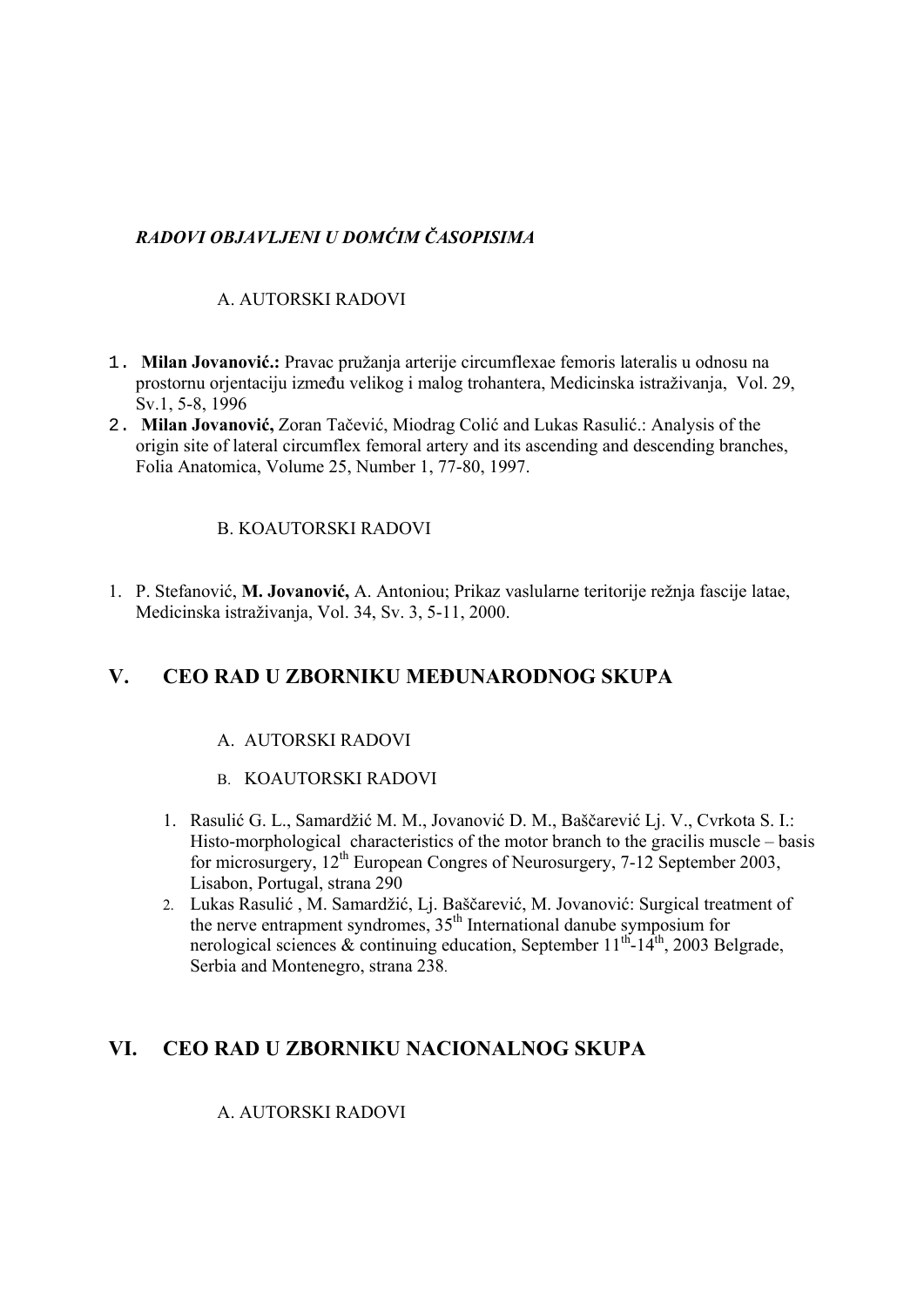#### B. KOAUTORSKI RADOVI

#### **VII. IZVOD U ZBORNIKU MEĐUNARODNOG SKUPA**

- 1. **Jovanović M**., Mališ M., Velimirović D., Dragičević T., Milisavljević M., Puškaš L. Rončević R., Vascularization of the femoral neck by the medial (MCFA) and the lateral circumflex femoral artery (LCFA) - angioraphic analysis, The book of apstracts the proceedings of the  $9<sup>th</sup>$  congress of the association of sports medicine of Balkan, 1995, strana 55, rad br. 83
- 2. **Jovanović M**., Mališ M., Mrvaljević D., Velimirović D., Milisavljević D., Puškaš L., Rončević R., Blod supply of the tensor fasciae latae muscle by the ascending branch of the lateral circumflex femoral artery (LCFA) angiographic analysis, The book of apstracts the proceedings of the 9<sup>th</sup> congress of the association of sports medicine of Balkan,1995, strana 56, rad br. 84.
- 3. **Jovanović M.,** Mališ M., Medenica V., Dragičević T., Rončević R., Ristić LJ., Kuljić B., Savić S., Importance of fibrolan application on the deep burn injuries of the partial thickness. European burns association  $6<sup>th</sup>$  international congress - The book of abstracts, 1995, strana 262, rad br. P.3.
- 4. **Jovanović M**., Mališ M., Rončević R., Dragičević T., Medenica V., Ristić Lj., Savić S., Clinical analysis of the patients with the burn injuries treated using different methodes, European burns association  $6<sup>th</sup>$  international congress - The book of abstracts, 1995, strana 290, rad br. P. 30.
- 5. **Milan Jovanović,** LJ. Ristić, M. Colić, N. Djuknić, S. Savić, M. Stojičić, D. Stoičkov, Characteristics of burns caused during epileptic attacks, Conference of the Czech burn society with international participation, Prague, 1996.
- 6. **Milan Jovanović,** M. Colić, LJ. Ristić, M. Novković, S. Savić, LJ. Pešić, M. Stojišić, The influence of diabetes mellitus as a basic disease on the lasting of burn, Conference of the Czech burn society with international participation, Prague, 1996.
- 7. **Milan Jovanović,** LJ. Ristić, M. Colić, L. Rasulić, The significance of urgent first aid in chemical burns, Conference of the Czech society with international participation, Prague, 1996.
- 8. **Milan Jovanović,** LJ. Ristić, V. Medenica, Z. Jovanović, M. Jakčić, B. ]ertić, Characteristics and the course of burns occurred during climbing a train, Conference of the Czech burn society with international participation, Prague, 1996.
- 9. Mila**n Jovanović,** M. Colić, LJ. Ristić, Electrical injuries in polytraumatized patients, 1<sup>st</sup> International conference of emergency surgery, 1996, strana 41.
- 10. **Milan Jovanović,** M. Colić, Z. Tačević, L. Rasulić, LJ. Ristić, M. Novković, LJ. Velimirović, M. Stojičić, Significance of early treatment of superficial hand burns in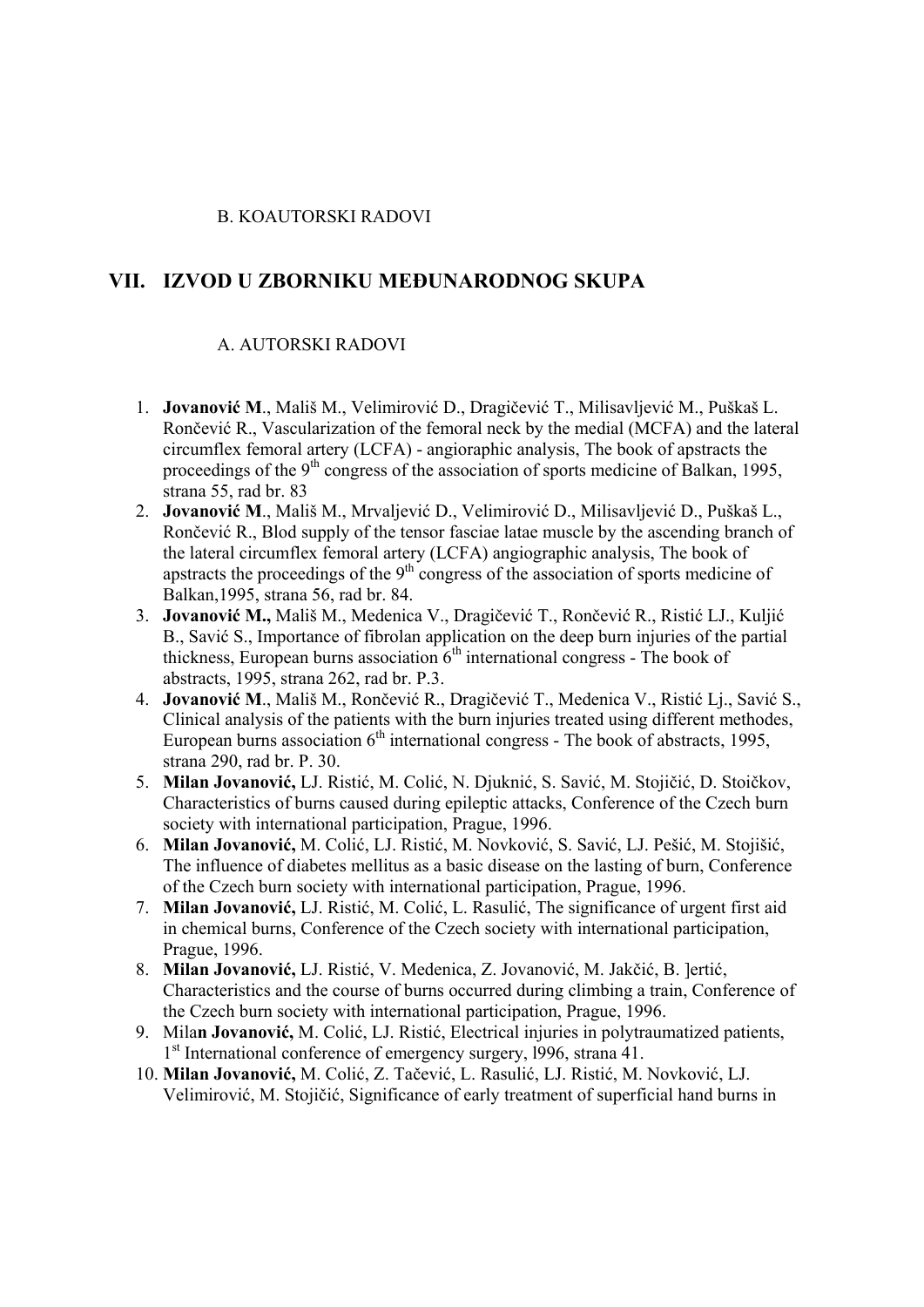preventing the occurence of finger contractures,  $1<sup>st</sup>$  International conference of emergency surgery,1996, strana 41.

- 11. **Milan Jovanović,** M. Colić, Z. Tačević, L. Rasulić, LJ. Ristić, M. Novković, B. Stavrić, M. Stojičić, Burns and combined injuries, 1<sup>st</sup> International conference of emergency surgery,1996, strana 41.
- 12. **Milan Jovanović,** M. Colić, LJ. Ristić, M. Jakšić: The importance of emergency treatment of chemical burns, International wound association the  $4<sup>th</sup>$  international congress, TEL-AVIV, 4-7 march 1996, strane 30 i 203.
- 13. **Milan Jovanović,** M. Colić, LJ. Ristić, M. Jakšić : Some specific features of electrical burns occured during climbing a train, International wound association the 4<sup>th</sup> international congress, TEL-AVIV, 4-7 march 1996, strane 31 i 204.
- 14. **Jovanović M**., Colić M., Tačević Z., Ristić Lj., Đorđević O., Dobovšek A. : Determination of a Vascular Territory of the Fascia Lata Tensor Flap, 8<sup>th</sup> European Congress IPRAS, Lisbon, Portugal 22-25 June 1997, strana146, rad br. 224.
- 15. **Jovanović M**., Tačević Z., Colić M., Ristić Lj., Rasulić L., Dobovček A. : Studious Consideration of the Length of a Vascular Pedicle of The Fascia Lata Tensor Flap, 8<sup>th</sup> European Congress IPRAS, Lisbon, Portugal 22-25 June 1997, strana 147, rad br. 225.
- 16. **M. Jovanović,** M.Jakšić, M. Colić, P. Stefanović, B. Stavrić : Surgical treatmentafter radiotherapy of the skin tumor in the head and neck region,  $1<sup>st</sup>$  Balkan Congress for Plastic, Reconstructive and Aesthetic Surgery, Thessaloniki, 1-3 april 1999, strana 105, bad br. 133.
- 17. **M. Jovanović,** P. Stefanović, M. Colić, L. Rasulić, LJ. Ristić, O. Djordjević, M. Jakšić : Analysis of vascular pedicle of musculo-cutaneous flap of gracilis muscle,  $1<sup>st</sup>$  Balkan Congress for Plastic, Reconstructive and Aesthetic Surgery, Thessaloniki, 1-3 april 1999, strana 110, rad br. 144.
- 18. **M. Jovanović,** M. Colić, P. Stefanović. L. Rasulić, Lj. Ristić, M. Jakšić, G. Lazović : Anatomical characteristics of tensor muscle of fascia lata flap,  $1<sup>st</sup>$  Balkan Congress for Plastic, Reconstructive and Aesthetic Surgery, Thessaloniki, 1-3 april 1999, strana 111, rad br. 145.
- 19. **M. Jovanović,** P. Stefanović, M. Colić : New approach to resolution of lop ears, 2nd Balkan Congress for Plastic, Reconstructive and Aesthetic Surgery and ISAPS Mini-Course, Belgrade, 24-26 May 2001, strana 73.
- 20. **M. Jovanović,** P. Stefanović, M. Colić, L. Rasulić: The designed of Limberg flap by specially designed ruler – author's method,  $2<sup>nd</sup>$  Balkan Congress for Plastic, Reconstructive and Aesthetic Surgery and ISAPS Mini-Course, Belgrade, 24-26 May 2001, strana 108.
- 21. **M. Jovanović,** P. Stefanović, M. Colić, L. Rasulić: Application of circled ruler in obtaining aesthetic results in skin excisions – author's method,  $2<sup>nd</sup>$  Balkan Congress for Plastic, Reconstructive and Aesthetic Surgery and ISAPS Mini-Course, Belgrade, 24-26 May 2001, strana 108.
- 22. **M. Jovanović,** P. Stefanović, M. Colić, L. Rasulić, S. Bogdanović : Our experience in treatment of scars keloids using Cica-Care, 2nd Balkan Congress for Plastic, Reconstructive and Aesthetic Surgery and ISAPS Mini-Course, Belgrade, 24-26 May 2001, strana 109.
- 23. **Jovanović M**., Colić M.: New Approach Resolution of Prominent Ears, XVI Congress of ISAPS, 26-29 May 2002 in Instanbul, Submission Number: 48.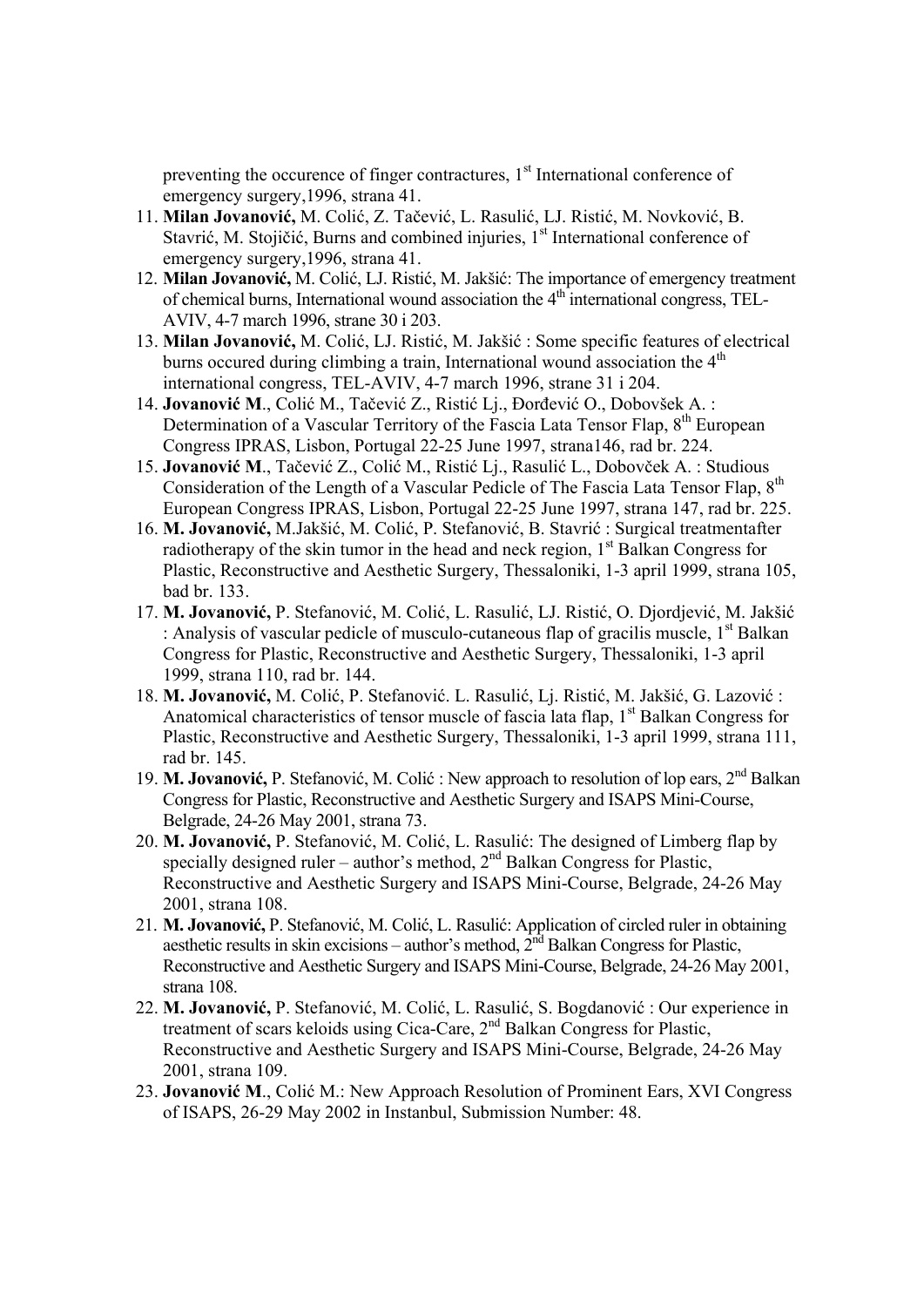- 24. **Jovanović M.,** Colić M.: Application of Circled Ruler in Obtaining Aesthetic Results in Skin, XVI Congress of ISAPS, 26-29 May 2002 in Instanbul, Submission Number: 75
- 25. **Jovanović M**., Colić M.: Our Experience in Treatment of Scars and Keloids Using Cica-Care, XVI Congress of ISAPS, 26-29 May 2002 in Instanbul, Submission Number: 76..
- 26. **Jovanović M**., New approach to resolution of prominent ears, 4th Croatia Congress of Plastic, Reconstructive and Aesthetic Surgery with international participation, Abstract Book, Zagreb, 25-28 september 2002, strana 65.
- 27. **Jovanović M**., Colić M., Rasulić L., Our experience in treatment of scars keloids using Cica-Care, 4<sup>th</sup> Croatia Congress of Plastic, Reconstructive and Aesthetic Surgery with international participation, Abstract Book, Zagreb, 25-28 september 2002, strana 122.
- 28. **Milan Jovanović,** Miodrag Colić, Milan Stojčić,: Case report of primary reconstruction of deep neck burns, 3nd Balkan Congress for Plastic, Reconstructive and Aesthetic Surgery, Rumunia, 2003, strana 85
- 29. **Milan Jovanović,** Radmilo Rončević, Miodrag Colić, Milan Stojičić, Lukas Rasulić: The treatment of facial nerve palsy by static suspension methods, 3<sup>nd</sup> Balkan Congress for Plastic, Reconstructive and Aesthetic Surgery, Rumunia, 2003, strana 85
- 30. **Milan Jovanović,** Miodrag Colić, Slobodan Bogdanović, Milan Stojčić, Lukas Rasulić: Case report of primary reconstruction of deep neck burns, AUSTRALIAN NEW ZEALAND JURNAL OF SURGERY, Vol 73, Supplement, The  $13<sup>th</sup>$  Congress of the International Confederation for Plastic, Reconstructive and Aesthetic Surgery 10-15 August 2003, Sydney, Australia, PO221, August 2003, strana 294
- 31. **Milan Jovanović,** Radmilo Rončević, Miodrag Colić, Milan Stojičić, Lukas Rasulić: The treatment of facial nerve palsy by static suspension methods, , AUSTRALIAN NEW ZEALAND JURNAL OF SURGERY, Vol 73, Supplement, The 13<sup>th</sup> Congress of the International Confederation for Plastic, Reconstructive and Aesthetic Surgery 10-15 August 2003, Sydney, Australia, PO242, August 2003, strana 298
- 32. **Jovanović Milan,** M. Colić, D. Milutinović, M. Stojičić, L. Rasulić: Determination of a vascular territory of the fascia lata tensor flap, IV Congress of the Balcan association for Plastic, Reconstructive and Aesthetic Surgery, Abstract Book, 25-27 May 2005, strana 49.
- 33. **Jovanović Milan,** M. Colić, D. Milutinović, M. Stojičić: Late complications of augmentative mamoplastic using silicon prothesis, IV Congress of the Balcan association for Plastic, Reconstructive and Aesthetic Surgery, Abstract Book, 25-27 May 2005, strana 99.
- 34. **Jovanović Milan,** M. Colić, M. Stojičić, L. Rasulić: The island TFL flap for reconstruction of decubitus ulcer, IV Congress of the Balcan association for Plastic, Reconstructive and Aesthetic Surgery, Abstract Book, 25-27 May 2005, strana 107.
- 35. **Jovanović Milan,** M. Colić, D. Milutinović, M. Stojičić, L. Rasulić: Consideration of the length of a vascular pedicle of fascia lata tensor flap, IV Congress of the Balcan association for Plastic, Reconstructive and Aesthetic Surgery, Abstract Book, 25-27 May 2005, strana 102.
- 36. **Jovanović Milan,** M. Colić, D. M. Stojičić,: Treatment of postoperative complications of the neck, IV Congress of the Balcan association for Plastic, Reconstructive and Aesthetic Surgery, Abstract Book, 25-27 May 2005, strana 114.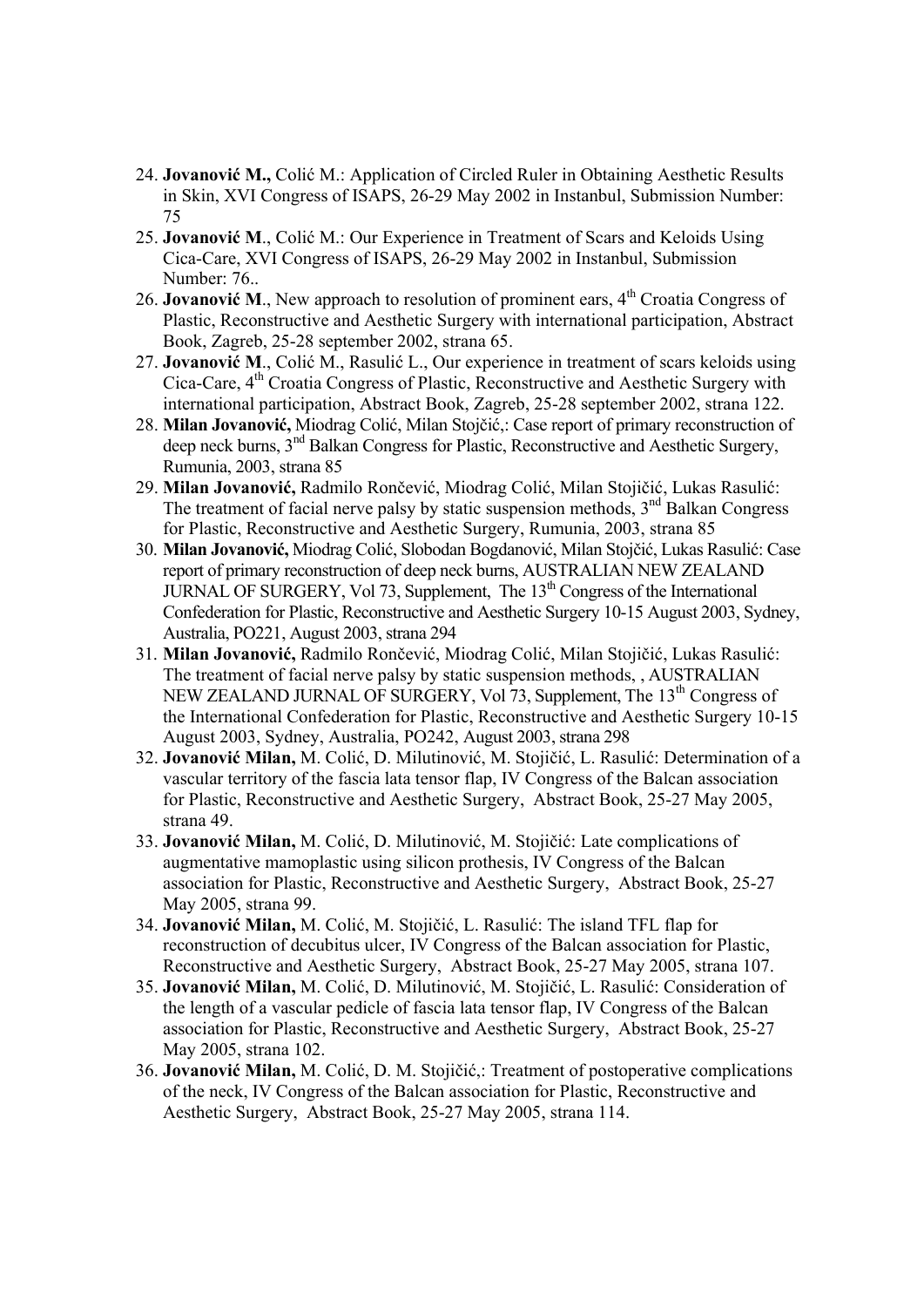- 37. **Jovanović M.D.,** Colić M.M., Urosević A.S., Drawing skin excisions authors method, 19<sup>th</sup> Congress International Society of Aestheic Plastic Surgery, Abstract Book, February 10-13, 2008, Melbourne, Australia, 686, strana 129.
- 38. **Jovanović M.D.,** Colić M.D., Scars treatment with Contractubex, 19<sup>th</sup> Congress International Society of Aestheic Plastic Surgery, Abstract Book, February 10-13, 2008, Melbourne, Australia, 687, strana 130.
- 39. **Jovanović M.D**., Djuričić M.Z., Jovanović G.Z., Preparing holes for micrografts in hair transplantation,  $19<sup>th</sup>$  Congress International Society of Aestheic Plastic Surgery, Abstract Book, February 10-13, 2008, Melbourne, Australia, 779, strana 163.
- 40. **Jovanović M.D**., Djuričić M.Z., Jovanović G.Z., Our experience in treatment of scars and keloides using Mepiform, 19<sup>th</sup> Congress International Society of Aestheic Plastic Surgery, Abstract Book, February 10-13, 2008, Melbourne, Australia, 780, strana 164.
- 41. **Jovanović M**ilan: Contemporary classification and characteristics of the ageing types of old age mouth region,  $20<sup>th</sup>$  Biennial Congress of ISAPS in San Francisco, California, August 14-18, 2010, USA.
- 42. **Jovanović M**ilan: Contemporary characteristics and types of orbital region ageing, 20th Biennial Congress of ISAPS in San Francisco, California, August 14-18, 2010, USA.
- 43. **Jovanović** Milan: Contemporary classification of the neck region ageing types,  $20<sup>th</sup>$ Biennial Congress of ISAPS in San Francisco, California, August 14-18, 2010, USA.

#### B. KOAUTORSKI RADOVI

- 1. Mališ M., **Jovanović M**., Mrvaljević D., Velimirović D., Milisavljević M., Puškaš L., Angiographic analysis the arteria profunda femoris (APF) perforanting branches for lateral part of the thigh, The book of abstracts The Proceedings of The 9<sup>th</sup> Congress of the Association of Sports Medicine of Balkan, 1995, strana 54, rad br. 82.
- 2. D. Čeliković, D. Madčarac**, M. Jovanović,** V. Antić, B. Veljković, The influenceof forced training on hypersecretion of stomach mucous, The book of abstracts The Proceedings of The 9<sup>th</sup> Congress of the Association of Sports Medicine of Balkan, 1995, strana 122, rad br. 196.
- 3. Ristić LJ., Rončević R., **Jovanović M**., Anaesthesiologic aspects in operations of aexopthalmus, First Macedonian Congress of anaesthesiology with international participants, Ohrid, 1995, rad br. 138.
- 4. M. Colić, LJ. Ristić, **M. Jovanović,** Early fluid resuscitation after severe electrical injuries, Conference of the Czech burn society with international participation, Prague, 1996.
- 5. M. Colić, **M. Jovanović,** LJ. Ristić, A. Dobovšek, Combined reconstructive procedures and early rehabilitation after electrical injury, Conference of the Czech burn society with international participation, Prague, 1996.
- 6. LJ. Ristić**, M. Jovanović,** M. Colić, Delirium tremens with extensive burns-case report, Conference of the Czech burn society with international participation, Prague, 1996.
- 7. LJ. Ristić, M. Colić, **M. Jovanović,** D. Subotić, The problem of intubation with contractures colli as lata complications of burns, Conference of the Czech burn society with international participation, Prague, 1996.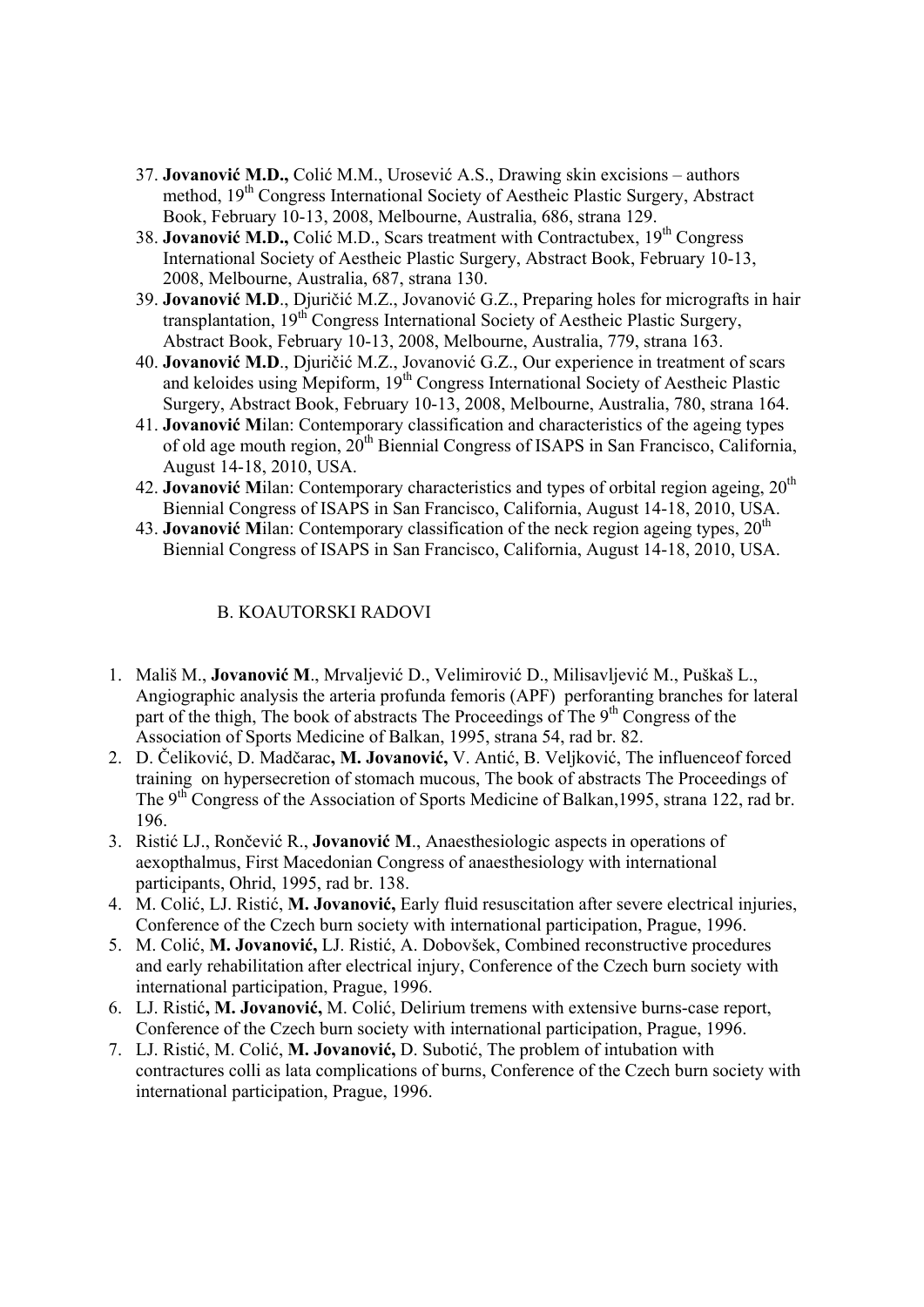- 8. M. Colić, LJ. Ristić, **M. Jovanović,** M. Jakšić, Acute electrical hand and arm injuries, 1st international conference of emergency surgery, 1996, strana 36.
- 9. LJ. Ristić, M. Colić, **M. Jovanović,** Some specific aspects of anaesthesia and resuscitation in electrical injuries,  $1<sup>st</sup>$  international conference of emergency surgery, 1996, strana 57.
- 10. Colić M., **Jovanović M**., Ristić LJ. : Our experience with Breatman s thin-film polyethylene dressings in the treatment of infected burns, International wound association the 4<sup>th</sup> international congress, TEL-AVIV, 4-7 march 1996, strane 26 i 278.
- 11. Đorđević O., Jakšić M., Ristić Lj., **Jovanović M**. : The Treatment of Postoperative Complications of Neck Burns, 8<sup>th</sup> European Congress IPRAS, Lisbon, Portugal 22-25 June 1997, strane 80 i 112.
- 12. Đorđević O., Jakšić M., Ristić Lj., **Jovanović M**.: The Late Complications of Augmentation Mammaplasty Using Silicone Prosthesis, 8<sup>th</sup> European Congress IPRAS, Lisbon, Portugal 22-25 June 1997, strana 81, rad br. 113
- 13. Đorđević O., Jakšić M., Ristić Lj., **Jovanović M**. : The Island TFL Flap for Reconstruction of Decubitus Ulcer, 8th European Congress IPRAS, Lisbon, Portugal 22-25 June 1997, strana 82, rad br. 114.
- 14. Ristić Lj., Colić M., Đorđević O., **Jovanović M**., Jakšić M. : Butorphanol Tartarate (Moradol) and its Use as an Analgesic in Aesthetic Surgery, 8<sup>th</sup> European Congress IPRAS, Lisbon, Portugal 22-25 June 1997, strana 250, rad br. 399.
- 15. Rasulić L., Samardžić M., Bacetić D., Antunović V., **Jovanović M**.: Microscopic anatomy of the adult human motor branch for the gracilis muscle; an anatomical and histological basis for microsurgery, 4<sup>th</sup> Congres Europen Federation of Societis for Microsurgery and 14<sup>th</sup> Congress of Intrenational Microsurgical Society, Abstract Book, August 25-29 1998, Corfu, Greece, strana 28.
- 16. Rasulić L., Samardžić M., **Jovanović M**., Antunović V., Bacetić D.: Morphological characteristics of a neurovascular pedicle of gracilis flap,  $4<sup>th</sup>$  Congres Europen Federation of Societis for Microsurgery and 14th Congress of Intrenational Microsurgical Society, Abstract Book, August 25-29 1998, Corfu, Greece, strana 76.
- 17. A. Dobovšek, P. Stefanović, **M. Jovanović:** Characteristics of bacterial colonies in burn wounds, 1<sup>st</sup> Balkan Congress for Plastic, Reconstructive and Aesthetic Surgery, Thessaloniki, 1-3 april 1999, strana 45, rad br. 14.
- 18. M. Jakšić, M. Colić, LJ. Ristić, **M. Jovanović,** B. Stavrić : Reconstructive surgery of the eyelids after tumor resection, 1<sup>st</sup> Balkan Congress for Plastic, Reconstructive and Aesthetic Surgery, Thessaloniki, 1-3 april 1999, strana 104, rad br. 132.
- 19. Lj. Ristić, S. Peško, P. Stefanović, M. Colić, **M. Jovanović** : Ten-year experience with application of analosedation in cases of extensive burns, 1<sup>st</sup> Balkan Congress for Plastic, Reconstructive and Aesthetic Surgery, Thessaloniki, 1-3 april 1999, strana 117, rad br. 158.
- 20. Lj. Ristić, P. Stefanović, M. Colić, Mandarić, **M. Jovanović,** Subotić : Our experience with fiberoptic laryngoscope application in cases of intubation difficulties,  $1<sup>st</sup>$  Balkan Congress for Plastic, Reconstructive and Aesthetic Surgery, Thessaloniki, 1-3 april 1999, strana 123, rad. br. P5.
- 21. Z. Tačević, **M. Jovanović,** S. Bogdanović : Collagen sheets as skin substitute, 2nd Balkan Congress for Plastic, Reconstructive and Aesthetic Surgery and ISAPS Mini-Course, Belgrade, 24-26 May 2001, strana 98.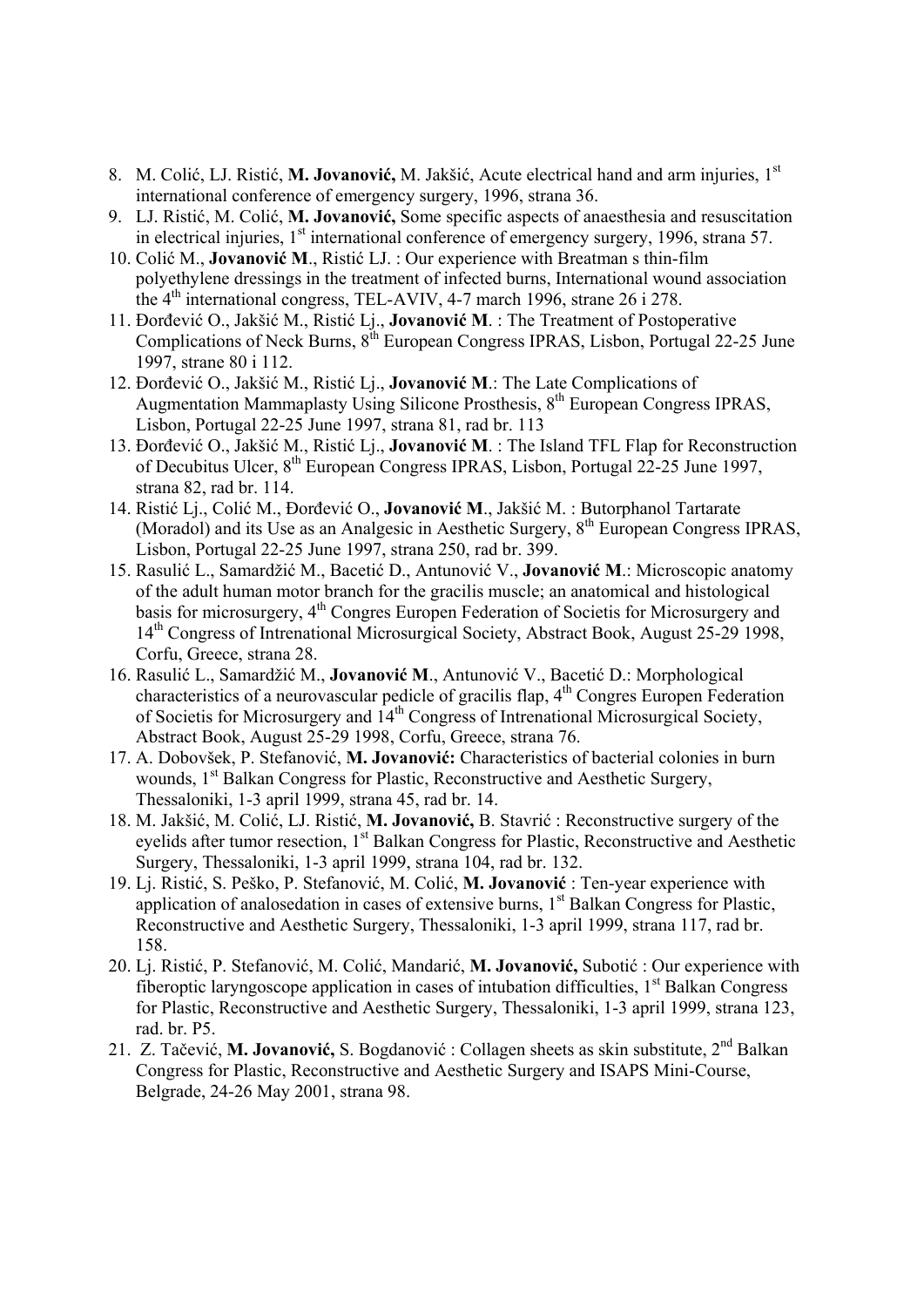- 22. L. Rasulić, M. Samardžić, **M. Jovanović** : Gunshot injuries of the sciatic nerve, 2nd Balkan Congress for Plastic, Reconstructive and Aesthetic Surgery and ISAPS Mini-Course, Belgrade, 24-26 May 2001, strana 93
- 23. L. Rasulić, M. Samardžić, **M. Jovanović** : Cable graft technique in repair of large nerve trunk lesions, 2<sup>nd</sup> Balkan Congress for Plastic, Reconstructive and Aesthetic Surgery and ISAPS Mini-Course, Belgrade, 24-26 May 2001, strana 93.
- 24. P. Stefanović, **M. Jovanović** : Reconstruction of facial and neck defects, 2nd Balkan Congress for Plastic, Reconstructive and Aesthetic Surgery and ISAPS Mini-Course, Belgrade, 24-26 May 2001, strana 112.
- 25. P. Stefanović, **M. Jovanović** : Reconstruction of scalp defects, 2nd Balkan Congress for Plastic, Reconstructive and Aesthetic Surgery and ISAPS Mini-Course, Belgrade, 24-26 May 2001, strana 112.
- 26. Rasulić L., Samardžić M., **Jovanović M**. Gunshot injuries of the sciatic nerve, 4th Croatia Congress of Plastic, Reconstructive and Aesthetic Surgery with international participation, Abstract Book, Zagreb, 25-28 september 2002, strana 35.
- 27. Rasulić L., Samardžić M., **Jovanović M**., Cable graft technique in repair of large nerve trunk lesions, 4th Croatia Congress of Plastic, Reconstructive and Aesthetic Surgery with international participation, Abstract Book, Zagreb, 25-28 september 2002, strana 37.
- 28. Lukas Rasulić, M. Samardžić, V. Baščarević, **M. Jovanović**, Surgical repair of the brachial plexus traction injuries,  $35<sup>th</sup>$  International danube symposium for neurological sciences & Continuing education, Book of Abstracts, Belgrade, september  $11^{th}$ - $14^{th}$ , 2003, stana 237.
- 29. Lukas Rasulić, M. Samardžić, **M. Jovanović:** Extraplexal nerve transfer in brachial plexus traction injuries-twenty years experience, 3rd CENS Meeting, Ljubljana, Slovenia, September 1-4, 2004. Strana 54, O-24.
- 30. Lukas Rasulić, M. Samardžić, **M. Jovanović:** Reinnervation of the musculocutaneous and axillary nerve with various types of nerve transfer,  $3<sup>rd</sup>$  CENS Meeting, Ljubljana, Slovenia, September 1-4, 2004. Strana 55, O-25.
- 31. Stojičić Milan, **M. Jovanović**, M. Colić: Treatment of defects of soft tissue and sternum, as postoperative complications of a-c by pass, case report, IV Congress of the Balcan association for Plastic, Reconstructive and Aesthetic Surgery, Abstract Book, 25-27 May 2005, strana 99.
- 32. Rončević R., M. Stojičić, V. Aleksić, **M. Jovanović**: Aggressive basal cell carcinoma terebrans basal cell carcinoma, IV Congress of the Balcan association for Plastic, Reconstructive and Aesthetic Surgery, Abstract Book, 25-27 May 2005, strana 75.
- 33. Ristić Lj., **M. Jovanović**, M. Stojičić: Butorphanol tartarate (Moradol) and its use as an analgesic in aesthetic surgery. IV Congress of the Balcan association for Plastic, Reconstructive and Aesthetic Surgery, Abstract Book, 25-27 May 2005, strana 108.
- 34. Mrvaljević D., Mališ M., **Jovanović M**., Mrvaljević S., Đulejić V., Mališ O., Stijak L.: Attachments and functions of the bifurcate ligament of the foot, XVIII international symposium on morphological sciences, Abstract book, Belgrade, June 5-8, 2005 strana 149.
- 35. Rasulić Lukas, Samardžić M., **Jovanović M**.: Surgical repair of different types of brachial plexus injuries, 13th World Congress of Neurological Surgery, Book of abstract, Marrakesh, June 19-24, 2005, strana 955.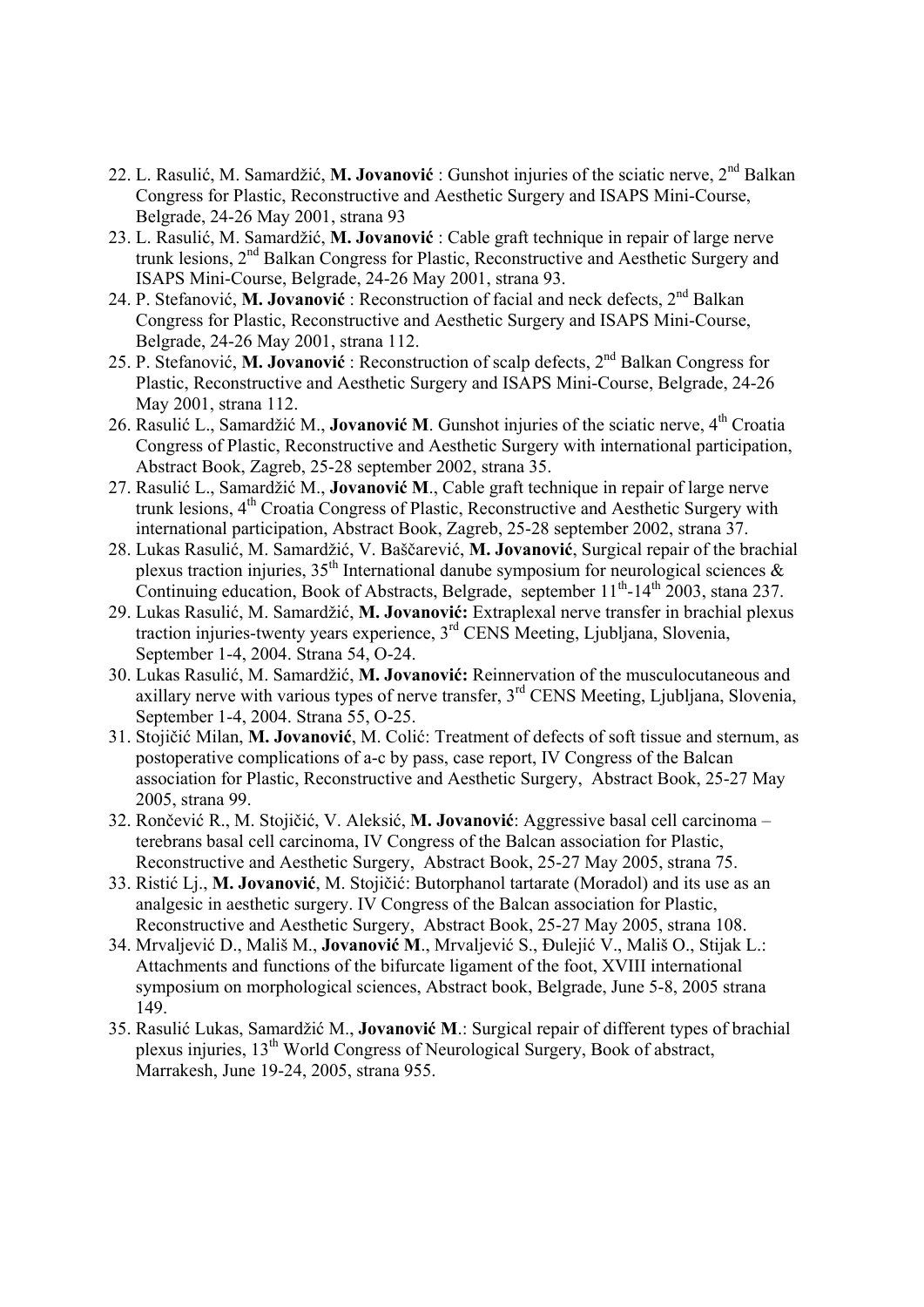- 36. Rasulić Lukas, Samardžić M., **Jovanović M**.: Nerve transfer in brachial plexus injuriestwenty years of experience, 13<sup>th</sup> World Congress of Neurological Surgery, Book of abstract, Marrakesh, June 19-24, 2005, strana 954.
- 37. Rasulić L., Samardžić M., **Jovanović M**.: Surgical repair of different types of brachial plexus injuries,  $4<sup>th</sup>$  ISPO central & eastern European conference  $5<sup>th</sup>$  Congress of Serbia & Montenegro physiatrists, Book of abstract, Belgrade 28-01 Septembar, strana 94.
- 38. Rasulić L., Samardžić M., **Jovanović M**.: Nerve transfer in brachial plexus injuries-twenty years of experience,  $4<sup>th</sup>$  ISPO central & eastern European conference  $5<sup>th</sup>$  Congress of Serbia & Montenegro physiatrists, Book of abstract, Belgrade 28-01 Septembar, strana 94.
- 39. Rasulić L., Samardžić M., **Jovanović M**, Simić D.: Nerve repair of different types of brachial plexus injuries,  $4<sup>th</sup>$  Congress of the Croatian Neurosurgical Society, Book of abstract, Zagreb, Croatia, Novemer 9-12, 2005, strana 55.
- 40. Rasulić L., Samardžić M., **Jovanović M**, Simić D.: Nerve transfer in brachial traction plexus injuries, Nerve repair of different types of brachial plexus injuries,  $4<sup>th</sup>$  Congress of the Croatian Neurosurgical Society, Book of abstract, Zagreb, Croatia, Novemer 9-12, 2005, strana 56.
- 41. Rasulić L., Samardžić M., **Jovanović M**., Lakičević N.: Microsurgical treatment of peripheral nerve injuries – analysis of 25 years experience, Acta Neurochirurgica, 13<sup>th</sup> Congress of the European Association of Neurosurgical Societies (EANS), Glasgow, UK, September 2-7, 2007, br. rada FP38.1, strana CIX,
- 42. Rasulić L., Samardžić M., Lakičević N., Baščarević V., **Jovanović M.:** Reconstructive surgery of brachial plexus traction injuries – experience and dilemmas, Acta Neurochirurgica, 13<sup>th</sup> Congress of the European Association of Neurosurgical Societies (EANS), Glasgow, UK, September 2-7, 2007, br. rada FP38.4, strana CIX,
- 43. Rasulić L., Samardžić M., Mićović M.V., **Jovanović M**., Nerve transfer in brachial plexus traction injuries – 30 years of Belgrade experience,  $5<sup>th</sup>$  Congress of the Croatian Neurosurgical Society and of neurogical Surgeons, Neurologia Croatica, Vol 57, Suppl 3, September 2-5, 2008, Dubrovnik, Croatia, br. rada 46, strana 96.
- 44. Rasulić L., Samardžić M., Bašćarević V.LJ., **Jovanović M**., Reconstructive microsurgery of the peripheral nerve injuries – 30 years of Belgrade experience,  $5<sup>th</sup>$  Congress of the Croatian Neurosurgical Society and of neurogical Surgeons, Neurologia Croatica, Vol 57, Suppl 3, September 2-5, 2008, Dubrovnik, Croatia, br. rada 47, strana 97.
- 45. Rasulić L., Samardžić M., **Jovanović M**., Lakićević N., Reinnervation of upper arm function in different types of brachial plexus injuries with various types of nerve transfer. 5th Congress of the Croatian Neurosurgical Society and of neurogical Surgeons, Neurologia Croatica, Vol 57, Suppl 3, September 2-5, 2008, Dubrovnik, Croatia, br. rada 48, strana 98.

# **VIII. IZVOD U ZBORNIKU NACIONALNOG SKUPA**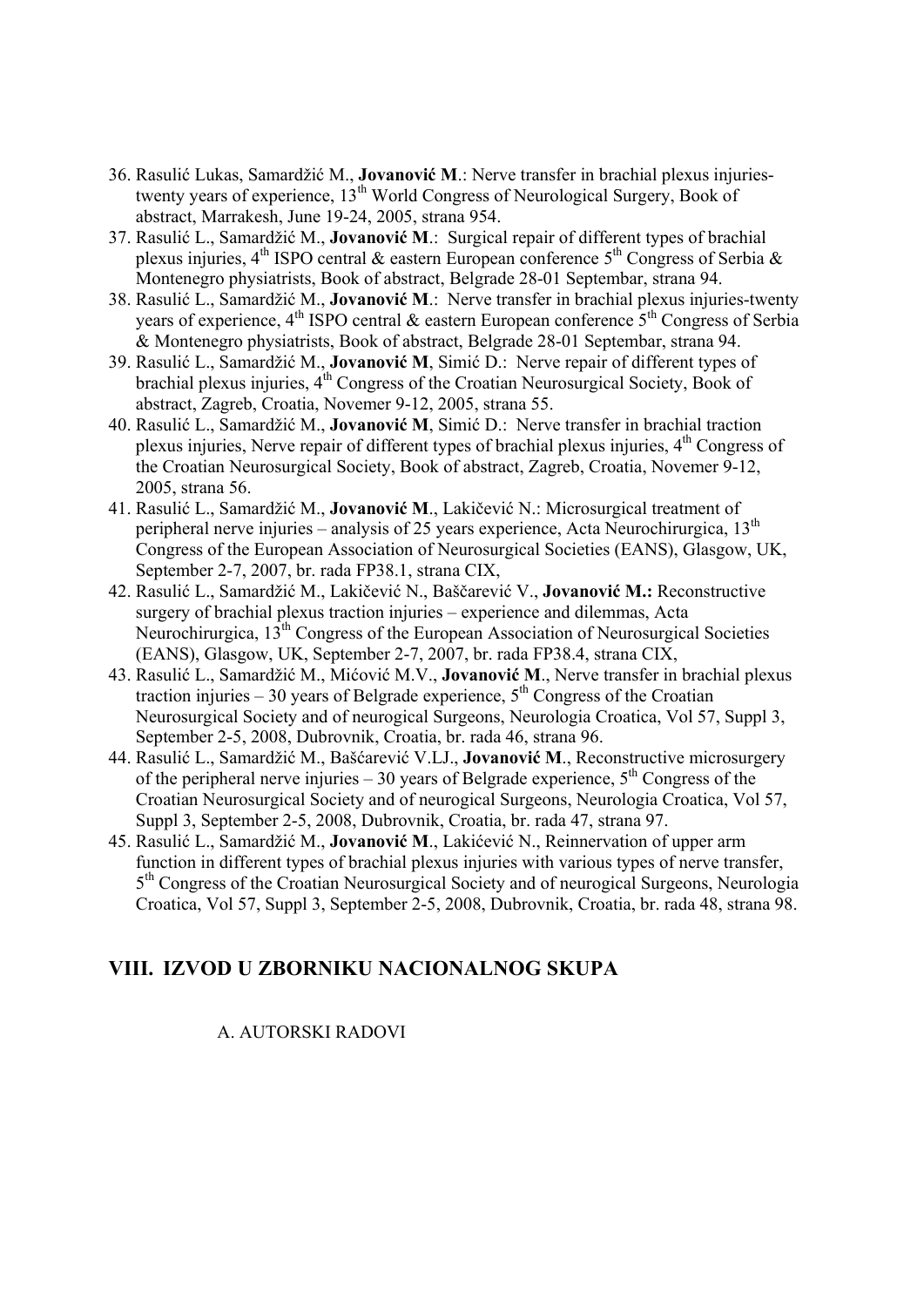- 1. **Milan Jovanović,** Lukas Rasulić, Socijalno medicinske determinante ulkusne bolesti, 32 Kongres studenata medicine i stomatologije Jugoslavije, Zbornik sažetaka, Banja Luka, str. 223, 1990.
- 2. **Milan Jovanović,** Preuzimanje insulina u izolovanom srcu zamorčića, 32 Kongres studenata medicine i stomatologije, Zbornik sažetaka, str. 59, Sarajevo, 1991.
- 3. **Milan Jovanović,** M. Colić, LJ. Ristić, S. Savić, L. Rasulić, Angiografska analiza vaskularne peteljke režnja tensora fascije late (TFL), ACTA Chirurgica Iugoslavica supplementum, 19 Kongres hirurga Jugoslavije, Bar, rad br. 401, 1996.
- 4. **Milan Jovanović,** M. Colić, L. Rasulić, V. Medenica, S. Savić, LJ. Ristić, Topografski odnos vaskularne peteljke režnja tensora fascijae latae, ACTA Chirurgica Iugoslavica supplementum, 19 Kongres hirurga Jugoslavije, Bar, rad br. 402, 1996.
- 5. **Jovanović M.,** Stefanović P., Colić M., Rasulić L.: Upotreba lenjirskih krugova u dobjanju estetskih rezultata kod kožnih ekscizija – autorova metoda, ACTA Chirurgica Iugoslavica supplementum, 21 Kongres hirurga Jugoslavije, Beograd 21-24. 3. 2001, strana 31, rad br. 51.
- 6. **Jovanović M**., Stefanović P., Colić M., Rasulić L. Dizajniranje Limbergovog režnja pomoću specijalno konstruisanog lenjira – autorova metoda ACTA Chirurgica Iugoslavica - supplementum, 21 Kongres hirurga Jugoslavije, Beograd 21-24. 3. 2001, strana 32, rad br. 53.
- 7. **Jovanović Milan, Colić M**., Rončević R., Stojičić M., Karapandžić M.: Rekonstrukcija kapaka nakon povreda i velikih defekata, VII Kongres oftalmologa Srbije, Knjiga sažetaka, Beograd oktobar 2004 godine.
- 8. **Jovanović Milan**: Tipovi i karakteristike lica koja stari, Prvi konkres privatne lekarske prakse Srbije 2009, Knjiga sažetaka, Beograd oktobar 2009 godine.
- 9. **Jovanović Milan**: Augmentaciona mamoplastika, Prvi konkres privatne lekarske prakse Srbije 2009, Knjiga sažetaka, Beograd oktobar 2009 godine.
- 10. **Jovanović** M., Rasulić L., Stojičić M.: Surgical treatment of facial paralysis, 10<sup>th</sup> Congress of the Serbian Society for Plastic, Reconstructive and Aesthetic Surgery, Abstract Book, Belgrade, May 19-22, 2010 strana 41.
- 11. **Jovanović M**., Rasulić L., Stojičić M.: Reconstruction of the ear in congenital and acquired microtic ear-our experience,  $10<sup>th</sup>$  Congress of the Serbian Society for Plastic, Reconstructive and Aesthetic Surgery, Abstract Book, Belgrade, May 19-22, 2010 strana 42.
- 12. **Jovanović M.,** Rasulić L., Stojičić M.: Correction of the eyelid ptosis with the application m. levator palpebrae,  $10<sup>th</sup>$  Congress of the Serbian Society for Plastic, Reconstructive and Aesthetic Surgery, Abstract Book, Belgrade, May 19-22, 2010 strana 103.

# B. KOAUTORSKI RADOVI

1. Rončević, M. Bumbaširević, Z. Stajčić, N. Đuknić, **M. Jovanović,** ratne zastarele povrede kranijofacijalne regije - hirurško zbrinjavanje, IX kongres Udruženja za plastičnu i maksilofacijalnu hirurgiju Jugoslavije - Zbornik sažetaka, Beograd, 1995, strana 4.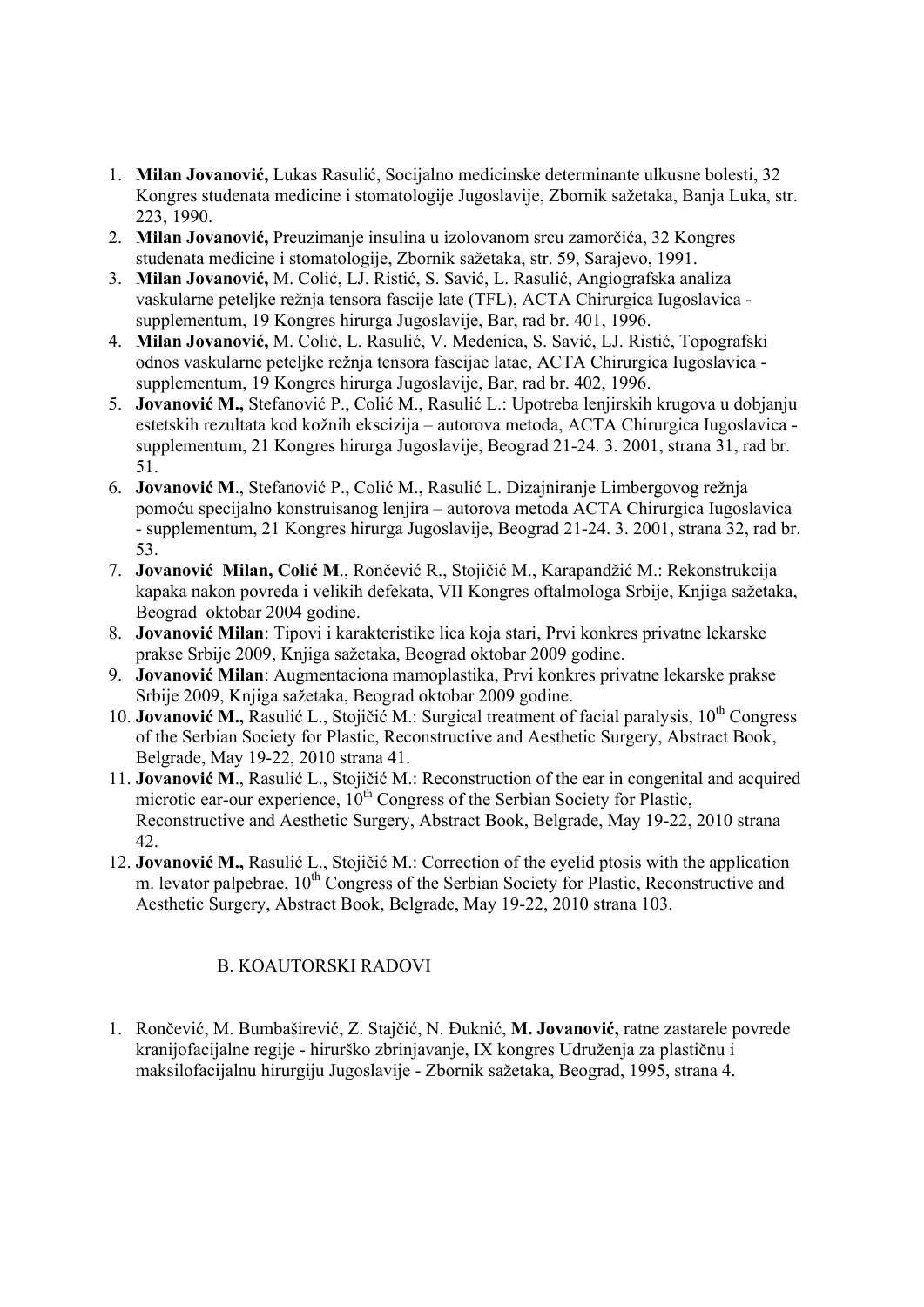- 2. Ristić LJ., **Jovanović M**., Primena kombinacije Ralatek-Midazolam u opečenih bolesnika, IX kongres Udruženja za plastičnu i maksilofacijalnu hirurgiju Jugoslavije - Zbornik sažetaka, Beograd, 1995, strana 15.
- 3. Ristić LJ., Rončević R., **Jovanović M**., Anesteziološki aspekti operacije egzoftalmusa, IX kongres Udruženja za plastičnu i maksilofacijalnu hirurgiju Jugoslavije - Zbornik sažetaka, Beograd, 1995, strana 57.
- 4. Božidar Stavrić, M. Colić, S. Zavišić, **M. Jovanović,** Problemi u hirurškom lečenju nakon radioterapije kožnih tumora glave i vrata, ACTA Chirugica Iugoslavica - supplementum, 19 kongres hirurga Jugoslavije, Bar, 1996, strana 143.
- 5. Miodrag Colić, LJ. Velimirović, M. Beoković, S. Zavišić, A. Dobovšek, M. Krupež, B. Đorđević, **M. Jovanović**, Prva iskustva sa rekonstrukcijama dojki upotrebom trem režnja, ACTA Chirurgica Iugoslavica - supplementum, 19 kongres hirurga Jugoslavije, Bar,1996, rad br. 376.
- 6. Rasulić L., Samardžić M., Vučković Č., **Jovanović M**., Baščarević V.: Mikroneurovaskularni transfer gracilisa kod povreda brahijalnog pleksusa, Acta Chirurgica Iugoslavica, Suppl. 1., 20. Kongres hirurga Jugoslavije, Zbornik sažetaka, Zlatibor, 17-21 maj 1998, rad br. 332.
- 7. Rončević R.,
- 8. Đuknić N., Đorđević B., **Jovanović M**.: Slučaj mladića sa debelom naboranom kožom, Acta Chirurgica Iugoslavica, Suppl. 1., 20. Kongres hirurga Jugoslavije, Zbornik sažetaka, Zlatibor, 17-21 maj 1998, rad br. 319.
- 9. Stefanović P., Djuknić N., **Jovanović M**.: Rekonstrukcije defekata lica i vrata kombinovanim metodama, ACTA Chirurgica Iugoslavica - supplementum, 21 Kongres hirurga Jugoslavije, Beograd 21-24. 3. 2001, strana 31, rad br. 50.
- 10. Stefanović P., Djuknić N., **Jovanović M.**: Rekonstrukcije defekata poglavine kombinovanim metodama, ACTA Chirurgica Iugoslavica - supplementum, 21 Kongres hirurga Jugoslavije, Beograd 21-24. 3. 2001, strana 32, rad br. 52.
- 11. Rasulić L. Samardžić M., **Jovanović M**.: Neurotizacija u rekonstruktivnoj hirugiji trakcionih povreda brahijalnog pleksusa, ACTA Chirurgica Iugoslavica - supplementum, 21 Kongres hirurga Jugoslavije, Beograd 21-24. 3. 2001, strana 87, rad br. 148.
- 12. Rasulić L., Samardžić M., **Jovanović M**.: Lezije radijalisa nakon preloma humerusa, ACTA Chirurgica Iugoslavica - supplementum, 21 Kongres hirurga Jugoslavije, Beograd 21-24. 3. 2001, strana 87, rad br. 149.
- 13. Rasulić L. Samardžić M., **Jovanović M.,** Simić V.: Hirurško lečenje kompresivnih neuropatija, X kongres neurohiruga Srbije i Crne Gore, Zbornik sažetaka, Novi Sad, 2-5 Oktobar 2005, strana 128.
- 14. Rasulić L. Samardžić M., **Jovanović M**., Simić V.: Neurotizacija kod trakcionih povreda brahijalnog pleksusa – komparativna analiza hirurških procedura, X kongres neurohiruga Srbije i Crne Gore, Zbornik sažetaka, Novi Sad, 2-5 Oktobar 2005, strana 131.
- 15. Đuričić M., N. Dubljević, M. Jovanović, G. Jovanović, O. Đorđević: Our experience in brest reconstruction after mastectomy,  $10<sup>th</sup>$  Congress of the Serbian Society for Plastic, Reconstructive and Aesthetic Surgery, Abstract Book, Belgrade, May 19-22, 2010 strana 23.
- 16. Radivojević M., Petrović-Popović, M. Jovanović: Case report of patient with defects of the nose,  $10<sup>th</sup>$  Congress of the Serbian Society for Plastic, Reconstructive and Aesthetic Surgery, Abstract Book, Belgrade, May 19-22, 2010 strana 80.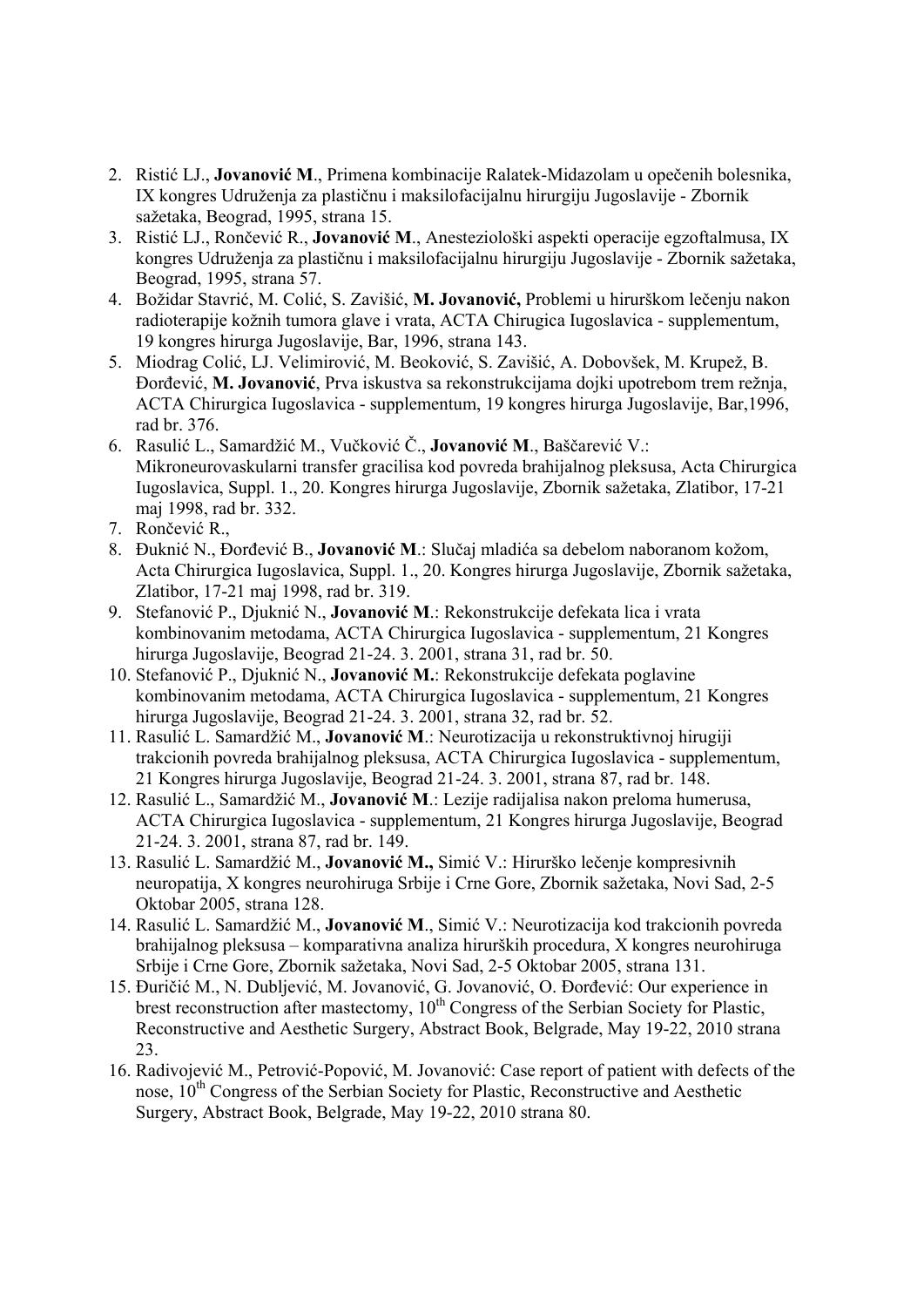- 17. Stojičić M., M. Jovanović, M. Stojimirović: Surgical treatment of scalp defects,  $10^{th}$ Congress of the Serbian Society for Plastic, Reconstructive and Aesthetic Surgery, Abstract Book, Belgrade, May 19-22, 2010 strana 83.
- 18. Petrović Popović D., Radivojević M., M. Jovanović: Case report of patient with Gorlin-Goltz Syndrom, 10<sup>th</sup> Congress of the Serbian Society for Plastic, Reconstructive and Aesthetic Surgery, Abstract Book, Belgrade, May 19-22, 2010 strana 89.

# **IX. UDŽBENICI, PRAKTIKUMI**

1. Poglavlje u udžbeniku:

M. Colić, M. Jovanović, poglavlja: Ožiljci, Rekonstrukcija skalpa, obraza, nosa, kapaka i usana, u udžbeniku za studente medicine glavnog urednika Živana Maksimovića: Hirurgija za studente medicine, Libri Medicorum, Beograd, 2008, strane 651-652, 656-659

# **X. KNJIGE, POGLAVLJA**

1. Poglavlje u knjizi:

**Milan Jovanović,** poglavlja: Predeli i delovi tela i Limfni sistem, u knjizi Milana Milisavljevića i saradnika: KLINIČKA ANATOMIJA, Nauka, Beograd, 1996 god. str. 10 do 19 i 44 do 46

2. Poglavlje u knjizi

Lukas Rasulić, Milan Jovanović, XIV poglavlje – Akutna stanja u hirurgiji perifernog nervnog sistema, u monografiji Miroslava Samardžića: Hitna stanja u neurohirurgiji -dijagnostičko terapijski vodič, I.P. "Obeležja", Beograd, 2010.

#### XI. **MONOGRAFIJE, POGLAVLJA**

1. Poglavlje u monografiji:

Zoran Tačević, **Milan Jovanović,** XVII poglavlje - PALIJATIVNI HIRURŠKI TRETMAN PARALIZE FACIJALISA, u monografiji Miroslava Samardžića, Vase Antunovića i Danice Grujičić: POVREDE I OBOLJENJA PERIFERNIH NERAVA, Zavod za udžbenike i nastavna sredstva, Beograd, 1998 god.

**XII. OSTALO**